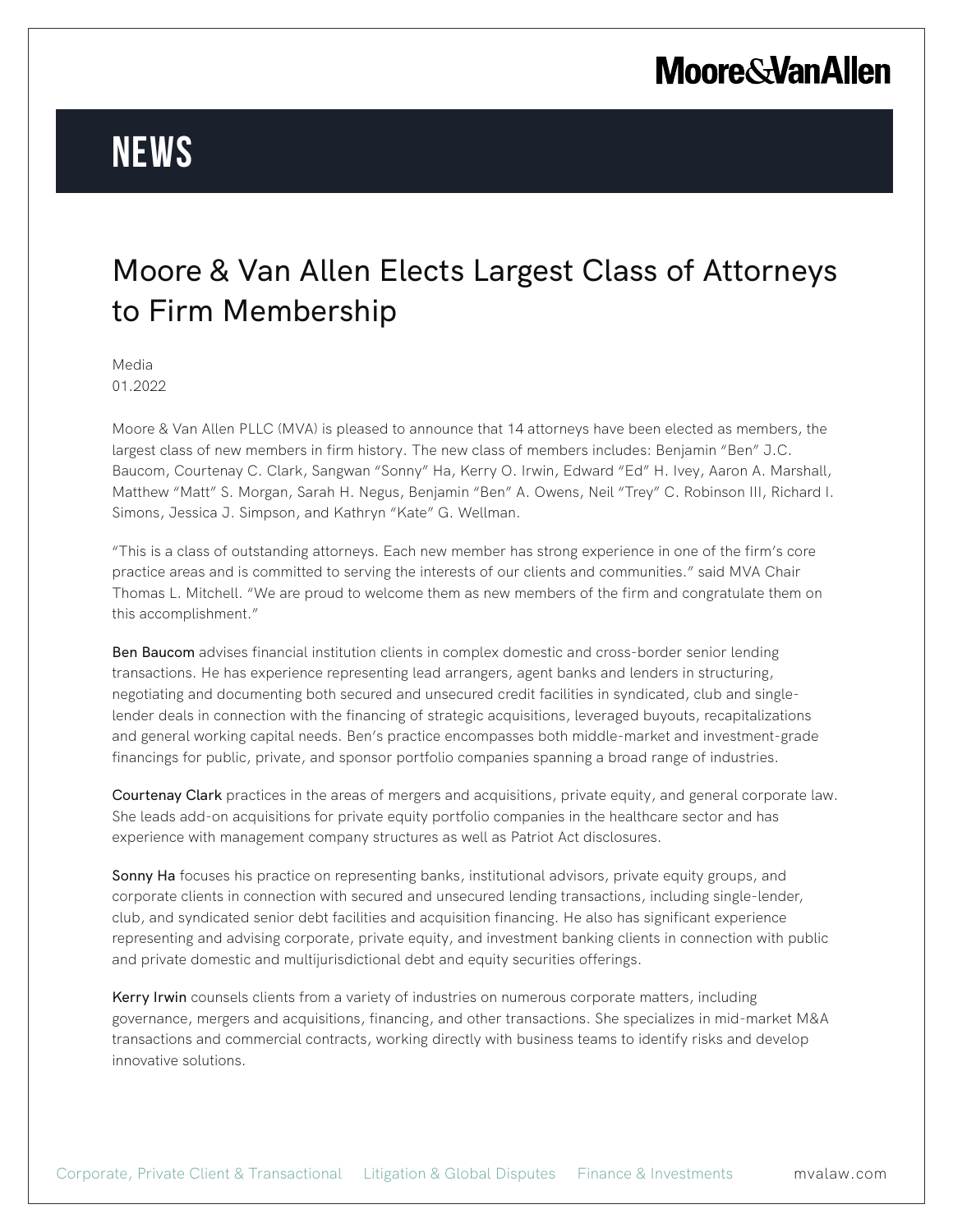### **Moore&VanAllen**

#### **Moore & Van Allen Elects Largest Class of Attorneys to Firm Membership**

Ed Ivey focuses his practice on swaps, derivatives, LIBOR transition, and advising clients on various types of debt and equity capital market activities, and related regulatory matters. He has experience in futures, swaps and other derivatives in a variety of asset classes, including rates, FX, equity and commodities. Ed's clients include clearinghouses, swap dealers, regional/community banks, trading firms, private funds and end-users. In addition to negotiating ISDAs and related swap documentation, Ed utilizes his experience to enhance financing through structuring debt, equity, and hedging activities, or present alternative financing arrangements that can lower costs and risks to his clients.

Aaron Marshall practices in the area of financial services and regularly represents issuers and placement agents in asset-backed securitizations and other structured finance transactions. He also represents sellers in receivable financing transactions.

Matt Morgan advises banks, funds and other financial institutions in connection with debt transactions, from more standard loans backed by traditional security packages to special situations opportunities with more nuanced structures, from the context of his years of experience in the European credit trading and direct lending markets. He also advises on loan workouts and restructurings and the financing opportunities associated with such situations, as well as secondary loan trading documentation from both a buy-side and sell-side perspective.

Sarah Negus concentrates her practice in all areas of employment law and counsels employers on a wide range of topics including policies and procedures, personnel decisions, and other workplace challenges. Sarah also regularly litigates employment related disputes in state and federal courts and before administrative agencies including discrimination and retaliation claims under Title VII of the Civil Rights Act, the Age Discrimination in Employment Act, the Americans with Disabilities Act, as well as state and federal wage and hour claims, trade secret matters, and noncompetition agreement enforcement actions.

Ben Owens focuses his practice on the representation of financial institutions and companies in a wide variety of financing transactions. Ben regularly advises on the structuring, negotiation and documentation of secured and unsecured syndicated, club and bilateral senior credit facilities. Additionally, Ben represents private credit funds with non-dilutive capital investments, with a particular focus on the healthcare industry.

Trey Robinson advises and assists clients in connection with general corporate and commercial real estate matters and the negotiation of supply, distribution, service, purchase, and other commercial agreements. He also leads MVA's Sports Law practice and has been certified as a contract advisor by the National Football League Players Association since 2013. Robinson works with athlete clients and assists them with a variety of matters including the negotiation of player contracts and sponsorship agreements.

Richard Simons focuses his practice on commercial real estate, regularly representing developers, investors, landlords, and tenants in complex commercial real estate transactions. He has experience with acquisitions, dispositions, financing, joint venture formation, large-scale office, industrial and retail leasing, and advising on real estate components of mergers and acquisitions.

Jessica Simpson concentrates her practice on the corporate and regulatory aspects of healthcare law, representing hospitals and healthcare systems in acquisitions and joint ventures, negotiating physician and other professional service agreements, and assisting in general corporate governance matters. She also works